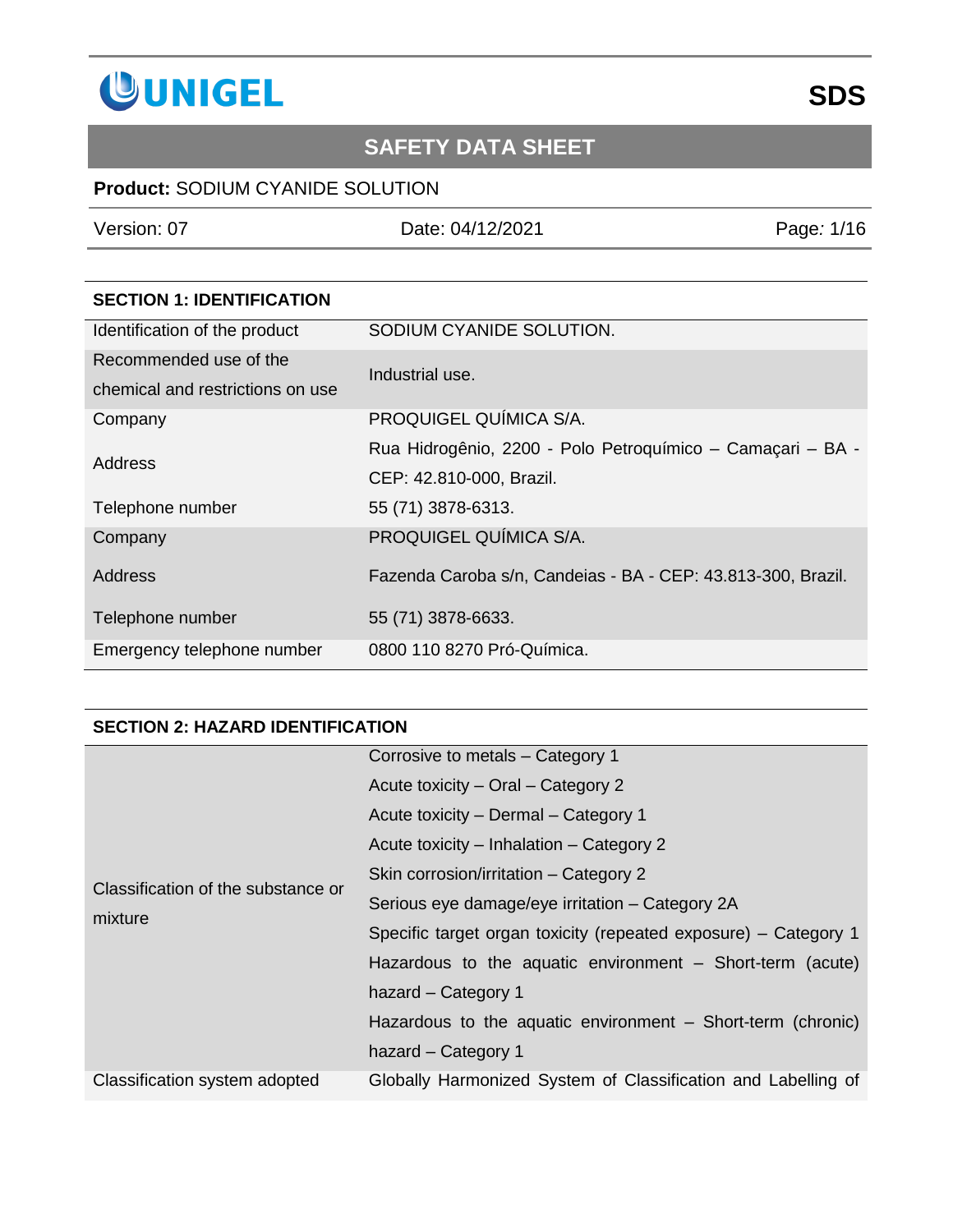

| Version: 07                       | Date: 04/12/2021                                            | Page: 2/16    |
|-----------------------------------|-------------------------------------------------------------|---------------|
|                                   |                                                             |               |
|                                   | Chemicals (GHS), United Nations, 2019.                      |               |
| Other hazards which do not result | The product does not have other hazards.                    |               |
| in classification                 |                                                             |               |
| Adequate labeling elements        |                                                             |               |
| Pictograms                        |                                                             |               |
| Signal word                       | <b>DANGER</b>                                               |               |
|                                   | H290 May be corrosive to metals.                            |               |
|                                   | H300 Fatal if swallowed.                                    |               |
|                                   | H310 Fatal in contact with skin.                            |               |
|                                   | H315 Causes skin irritation.                                |               |
| Hazard statement(s):              | H319 Causes serious eye irritation.                         |               |
|                                   | H330 Fatal if inhaled.                                      |               |
|                                   | H372 Causes damage to thyroid through prolonged or repeated |               |
|                                   | exposure.                                                   |               |
|                                   | H410 Very toxic to aquatic life with long lasting effects.  |               |
|                                   | <b>PREVENTION:</b>                                          |               |
|                                   | P234 Keep only in original packaging.                       |               |
|                                   | P260 Do not breathe mist, vapours and spray.                |               |
|                                   | P262 Do not get in eyes, on skin, or on clothing.           |               |
| Precautionary statement(s):       | P264 Wash hands thoroughly after handling.                  |               |
|                                   | P270 Do not eat, drink or smoke when using this product.    |               |
|                                   | P271 Use only outdoors or in a well-ventilated area.        |               |
|                                   | P273 Avoid release to the environment.                      |               |
|                                   | P280 Wear protective<br>gloves, protective                  | clothing, eye |
|                                   |                                                             |               |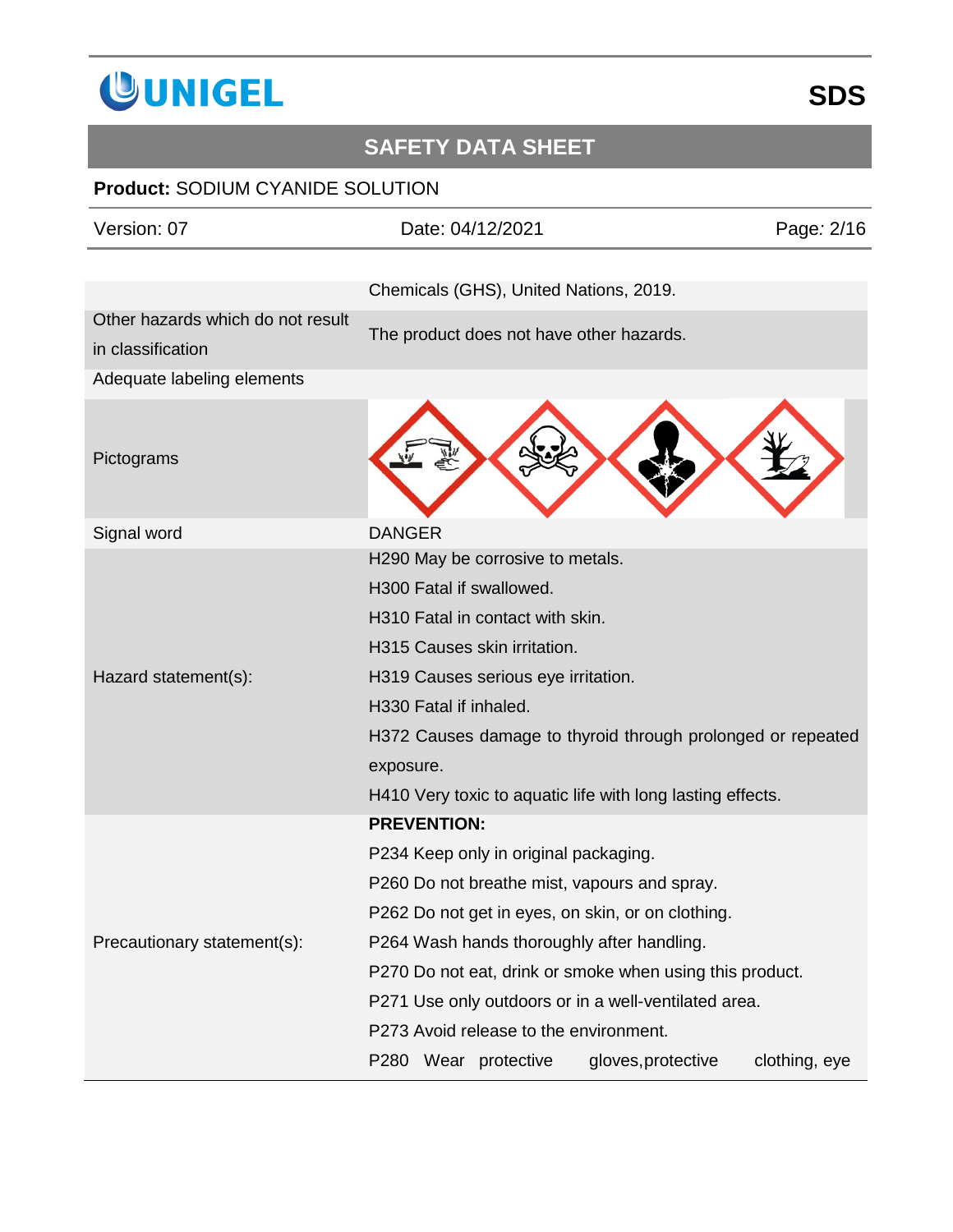

| Version: 07 | Date: 04/12/2021<br>Page: 3/16                                  |
|-------------|-----------------------------------------------------------------|
|             |                                                                 |
|             | protection and face protection.                                 |
|             | P284 In case of inadequate ventilation, wear respiratory        |
|             | protection                                                      |
|             | <b>RESPONSE:</b>                                                |
|             | P301 + P316 IF SWALLOWED: Get emergency medical help            |
|             | immediately.                                                    |
|             | P302 + P352 IF ON SKIN: Wash with plenty water and soap.        |
|             | P304 + P340 IF INHALED: Remove person to fresh air and          |
|             | keep comfortable for breathing.                                 |
|             | P305 + P351 + P338 IF IN EYES: Rinse cautiously with water      |
|             | for several minutes. Remove contact lenses, if present and easy |
|             | to do. Continue rinsing.                                        |
|             | P316 Get emergency medical help immediately.                    |
|             | P320 Specific treatment is urgent.                              |
|             | P321 Specific treatment.                                        |
|             | P330 Rinse mouth.                                               |
|             | P332 + P317 If skin irritation occurs: Get medical help.        |
|             | P337 + P317 If eye irritation persists: Get medical help.       |
|             | P361 + P364 Take off immediately all contaminated clothing and  |
|             | wash it before reuse.                                           |
|             | P362 + P364 Take off contaminated clothing and wash it before   |
|             | reuse.                                                          |
|             | P390 Absorb spillage to prevent material damage.                |
|             | P391 Collect spillage.                                          |
|             | <b>STORAGE:</b>                                                 |
|             | P403 + P233 Store in a well-ventilated place. Keep container    |
|             | tightly closed.                                                 |
|             | P405 Store locked up.                                           |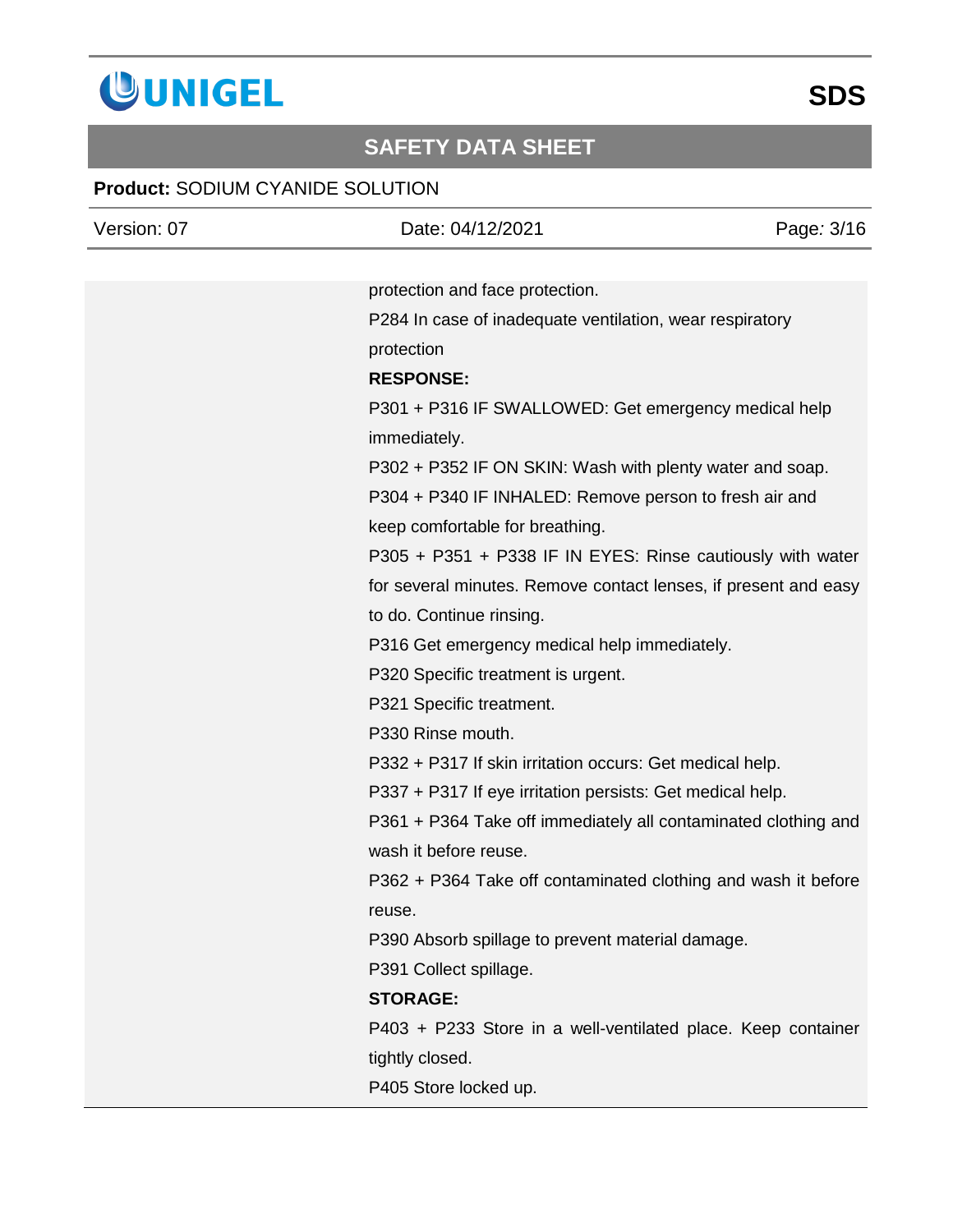

### **Product:** SODIUM CYANIDE SOLUTION

| Version: 07 | Date: 04/12/2021                                                  | Page: 4/16 |
|-------------|-------------------------------------------------------------------|------------|
|             |                                                                   |            |
|             | P406 Store in a corrosion resistant or container with a resistant |            |
|             | inner liner.                                                      |            |
|             | <b>DISPOSAL:</b>                                                  |            |
|             | P501 Dispose of contents and container in accordance with local   |            |
|             | regulations.                                                      |            |

### **SECTION 3: COMPOSITION / INFORMATION ON INGREDIENTS**

#### **MIXTURES**

General information Sodium Cyanide Solution.

Ingredients or impurities contributing to the hazard

| <b>Component</b> | <b>Concentration (%)</b> | <b>CAS Number</b> |
|------------------|--------------------------|-------------------|
| Sodium cyanide   | $33,0 - 35,0$            | 143-33-9          |
| Sodium hydroxide | $1,0 - 1,5$              | 1310-73-2         |

| <b>SECTION 4: FIRST-AID MEASURES</b> |                                                                 |  |
|--------------------------------------|-----------------------------------------------------------------|--|
| <b>Routes of exposure</b>            |                                                                 |  |
|                                      | Do not induce vomiting. Never give anything by mouth to an      |  |
| Ingestion                            | unconscious person. Rinse the victim's mouth with water. Call a |  |
|                                      | POISON CENTER or doctor/physician if you feel unwell. Take      |  |
|                                      | this SDS.                                                       |  |
| <b>Skin</b>                          | Wash exposed skin with enough water to remove the material.     |  |
|                                      | In case of irritation: Consult a doctor. Take this SDS.         |  |
| Eye                                  | Rinse cautiously with water for 15-20 minutes. Remove contact   |  |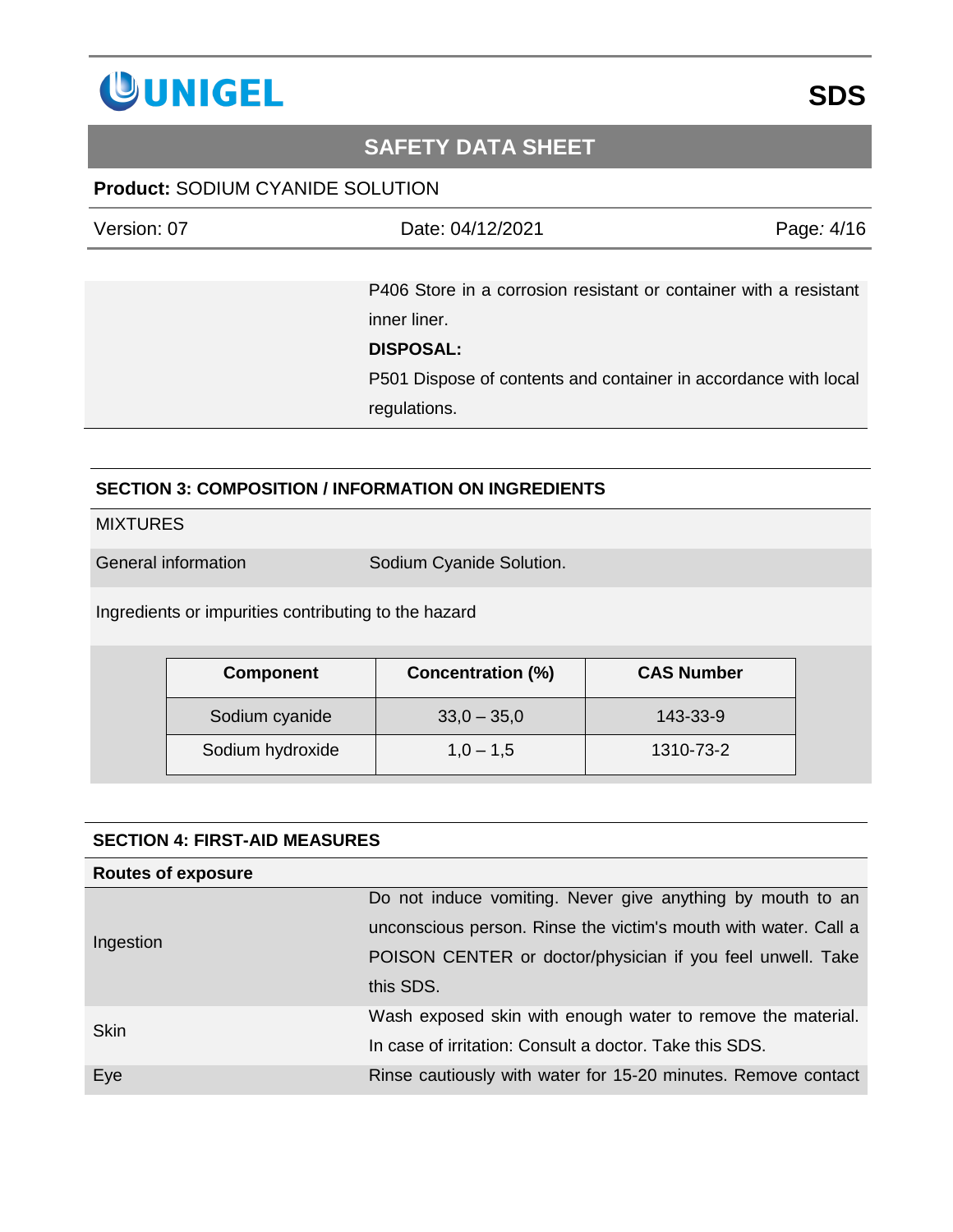

| Version: 07                      | Date: 04/12/2021                                                                                               | Page: 5/16 |
|----------------------------------|----------------------------------------------------------------------------------------------------------------|------------|
|                                  |                                                                                                                |            |
|                                  | lenses, if present and easy to do. If eye irritation persists: Get<br>medical advice/attention. Take this SDS. |            |
|                                  | Remove victim to fresh air and keep at rest in a position                                                      |            |
| Inhalation                       | comfortable for breathing. Call a POISON CENTER or                                                             |            |
|                                  | doctor/physician if you feel unwell. Take this SDS.                                                            |            |
|                                  | Fatal if swallowed, in contact with skin and if inhaled. Causes                                                |            |
| Most important symptoms/effects, | skin irritation with redness, pain and dryness. Causes serious                                                 |            |
| acute and delayed                | eye irritation with redness and pain. Causes damage to thyroid                                                 |            |
|                                  | through prolonged or repeated exposure.                                                                        |            |
|                                  | Along with this MSDS, consult a detailed medical protocol on the                                               |            |
|                                  | treatment of cyanide poisoning.                                                                                |            |
|                                  | Avoid contact with the product to help the victim.                                                             |            |
|                                  | If there is contact of the product with the skin or victim's clothing,                                         |            |
|                                  | remove them immediately and wash with plenty of water.                                                         |            |
|                                  | If the victim shows symptoms, antidotes may be needed.                                                         |            |
|                                  | Administer according to clinical condition:                                                                    |            |
|                                  | Oxygen - Offer a 100% concentration when possible.                                                             |            |
| Indication of immediate medical  | Amyl nitrite - Administration of Amyl Nitrite should be done                                                   |            |
| attention and special treatment  | through a vial which should be placed close to the patient's                                                   |            |
| needed, if necessary             | mouth and nose for 15 seconds. If breathing does not return to                                                 |            |
|                                  | normal, repeat the operation every 2 minutes.                                                                  |            |
|                                  | <b>Sodium Nitrite</b> – Start administer intravenously 50 g sodium                                             |            |
|                                  | nitrite, with average dose for treatment 300 mg, shall not pass                                                |            |
|                                  | 600 mg.                                                                                                        |            |
|                                  | <b>Sodium Thiosulfate - Start administer intravenously 12,5 g</b>                                              |            |
|                                  | sodium thiosulfate, shall not pass 175 g.                                                                      |            |
|                                  | Cianokit (Hidroxicobalamina) - Start administer intravenously                                                  |            |
|                                  | 5 g of hydroxycobalamine, shall not pass 10 g.                                                                 |            |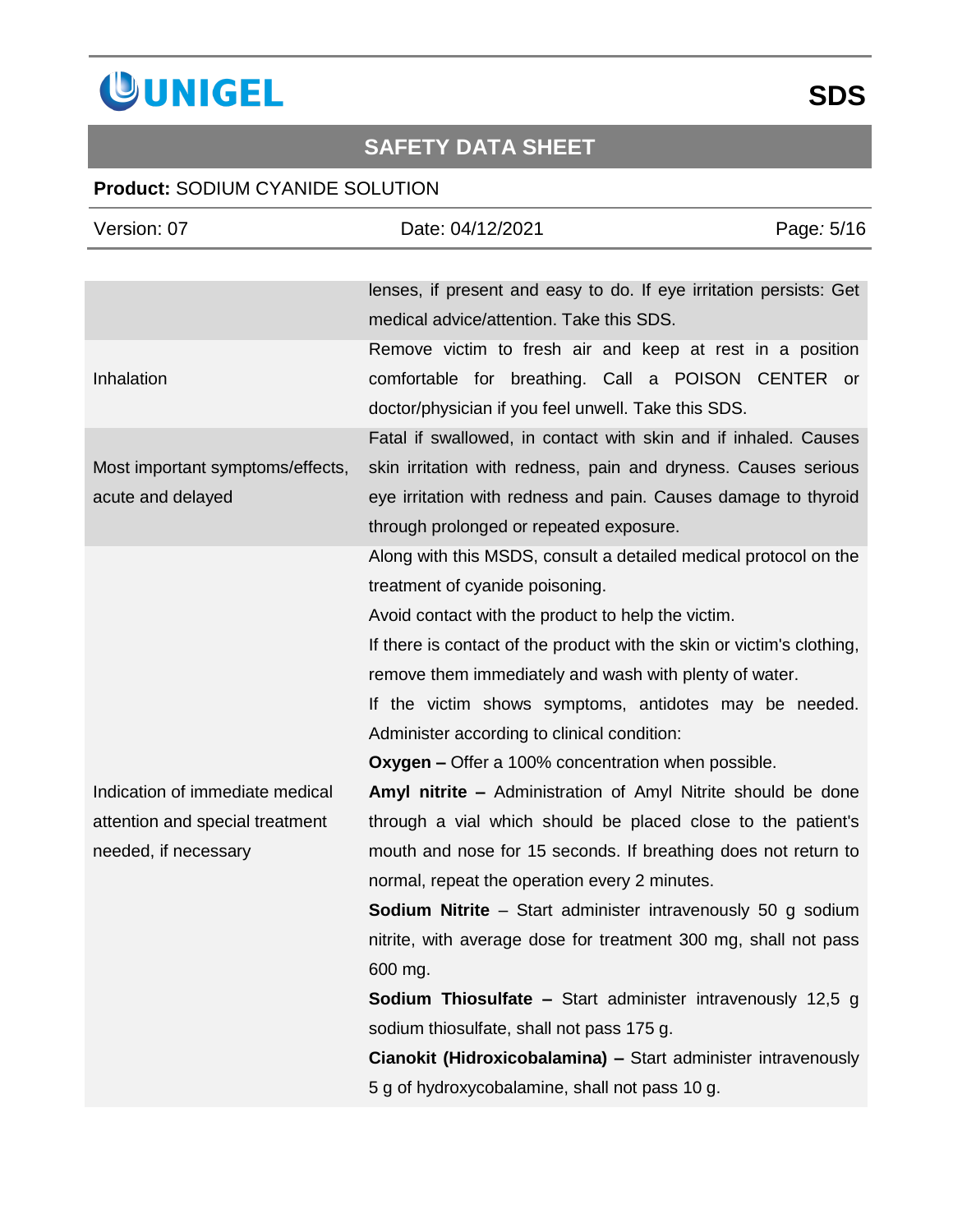

### **Product:** SODIUM CYANIDE SOLUTION

| Version: 07 | Date: 04/12/2021 | Page: 6/16 |
|-------------|------------------|------------|
|             |                  |            |

**Methylene Blue -** It should be used 100 a 200 mg IV when the amount of methaemoglobin reaches 30%.

OBS: all antidotes must be administer intravenously, should be dilute in Glucose 5% or Saline 0,9 %.

Suggestion of treatment with antidotes:

| <b>TOXICITY</b><br><b>LEVEL</b> | <b>SYMPTOMS</b>                                                                                                                       | <b>TRATMENT</b>                                                                                                                                          | <b>ANTIDOTE</b>         |
|---------------------------------|---------------------------------------------------------------------------------------------------------------------------------------|----------------------------------------------------------------------------------------------------------------------------------------------------------|-------------------------|
| <b>Mildmild</b>                 | <b>Absence of Symptoms or Mild</b><br>Symptoms: headache,<br>asthenia, smell and taste<br>dysfunctions, dyspnoea.                     | Use supportive<br>treatment + $O2$ 100%                                                                                                                  | 01 antidote             |
| <b>Moderate</b>                 | Usually presents: headache,<br>nausea, vomiting and cardiac<br>arrhythmias.                                                           | <b>Use supportive</b><br>treatment + $O2$ 100%+<br><b>Sodium Thiosulfate</b>                                                                             | 02 antidotes            |
| <b>Severe</b>                   | May occurs, In addition to the<br>previous symptoms, hot<br>flashes, disorders of<br>consciousness, convulsion and<br>severe dyspnea. | <b>Use supportive</b><br>treatment + 02 100%<br>and/or Amyl nitrite<br>and / or sodium<br>thiosulfate and / or<br>sodium nitrite.                        | 03 antidotes            |
| <b>Critical</b>                 | <b>Presents loss of</b><br>consciousness and<br>respiratory and / or<br>cardiorespiratory arrest.                                     | <b>Use supportive</b><br>treatment + O2<br>100% and / or amyl<br>nitrite and / or sodium<br>thiosulfate and / or<br>sodium nitrite and / or<br>cvanokit. | 03 or more<br>antidotes |

### **SECTION 5: FIRE-FIGHTING MEASURES**

|                                   | Suitable: Compatible with chemical powder.                |  |  |
|-----------------------------------|-----------------------------------------------------------|--|--|
| Suitable extinguishing media      | Not recommended: Water jets directly and carbon dioxide   |  |  |
|                                   | $(CO2)$ .                                                 |  |  |
| Specific hazards arising from the | The combustion of the chemical products or containers may |  |  |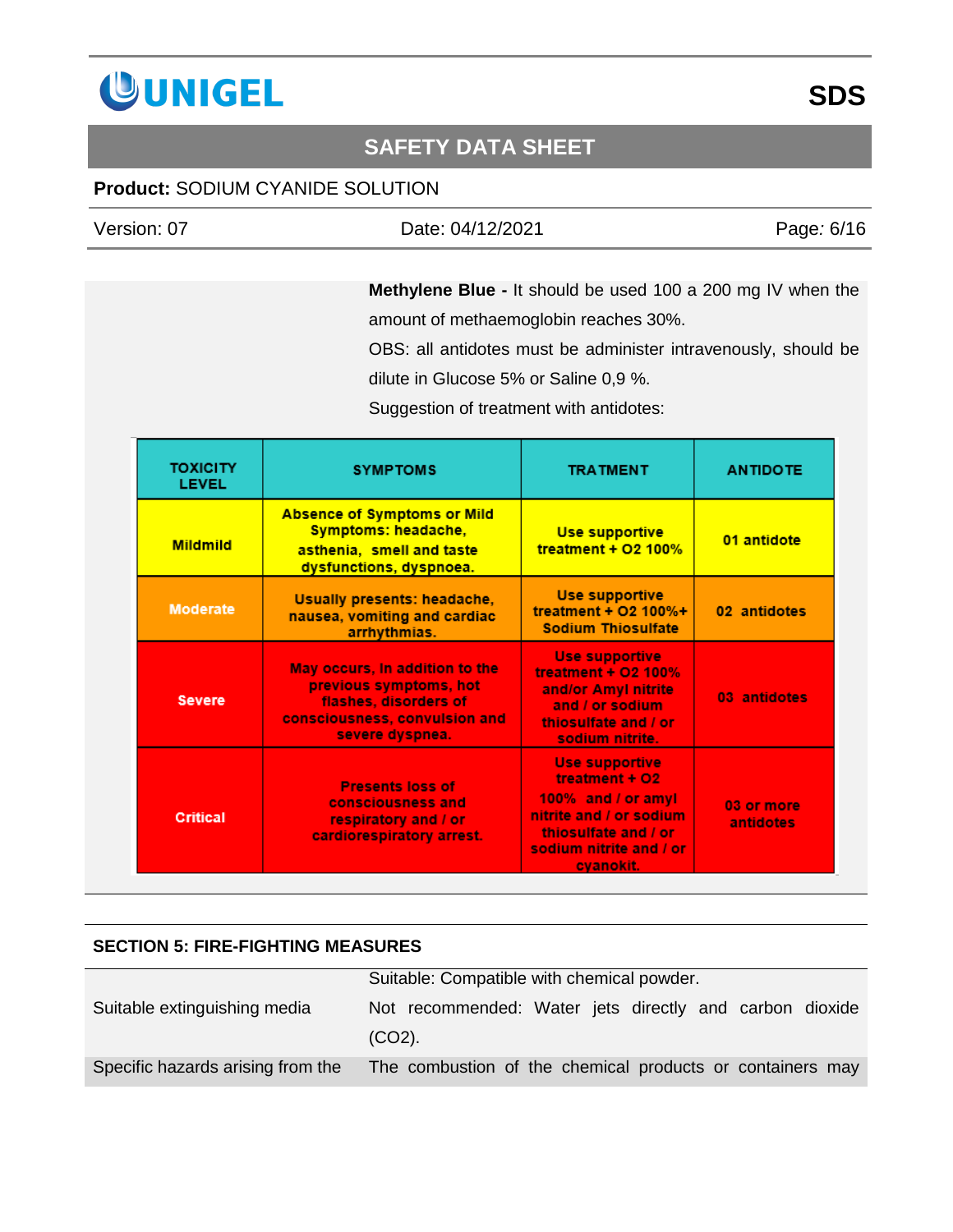

### **Product:** SODIUM CYANIDE SOLUTION

| Version: 07                                      | Date: 04/12/2021                                                                                                                                             | Page: 7/16    |
|--------------------------------------------------|--------------------------------------------------------------------------------------------------------------------------------------------------------------|---------------|
| chemical                                         | form toxic and irritating gases such as carbon monoxide and<br>dioxide.                                                                                      |               |
| Special protective actions for fire-<br>fighters | Self-contained breathing apparatus (SCBA)<br>pressure and full protective clothing. Containers and tanks<br>involved in the fire can be cooled by water fog. | with positive |

#### **SECTION 6: ACCIDENTAL RELEASE MEASURES**

Personal precautions, protective equipment, and emergency procedures

|                             | Isolate spills from sources of ignition. Evacuate the area within a |
|-----------------------------|---------------------------------------------------------------------|
|                             | radius of at least 50 meters. Keep unauthorized persons away        |
|                             | from the area. Stop the leak if it can be done without risk. Do not |
| For non-emergency personnel | smoke. Do not touch damaged containers or spilled material          |
|                             | without wearing suitable clothing. Avoid exposure to the product.   |
|                             | Use personal protective equipment as described in section 8.        |
|                             | Wear full PPE with safety goggles and face shield, waterproof       |
|                             | neoprene, butyl rubber or polyethylene gloves, suitable             |
| For emergency responders    | protective clothing and boots. Respiratory protection masks with    |
|                             | adequate filter.                                                    |
|                             | Avoid that the spilled material reaches waterways or sewage         |
| Environmental precautions   | system.                                                             |
|                             | Do not allow water to enter the containers. Use natural barriers    |
|                             | or spill containment. Collect spilled material and put it into      |
| Methods and materials for   | containers. Adsorb the remaining product with dried sand,           |
| containment and cleaning up | vermiculite or any other inert material. Put the adsorbed material  |
|                             | in appropriate containers and remove them to a safe place. For      |
|                             | final destination, proceed pursuant to Section 13 of this SDS.      |
|                             |                                                                     |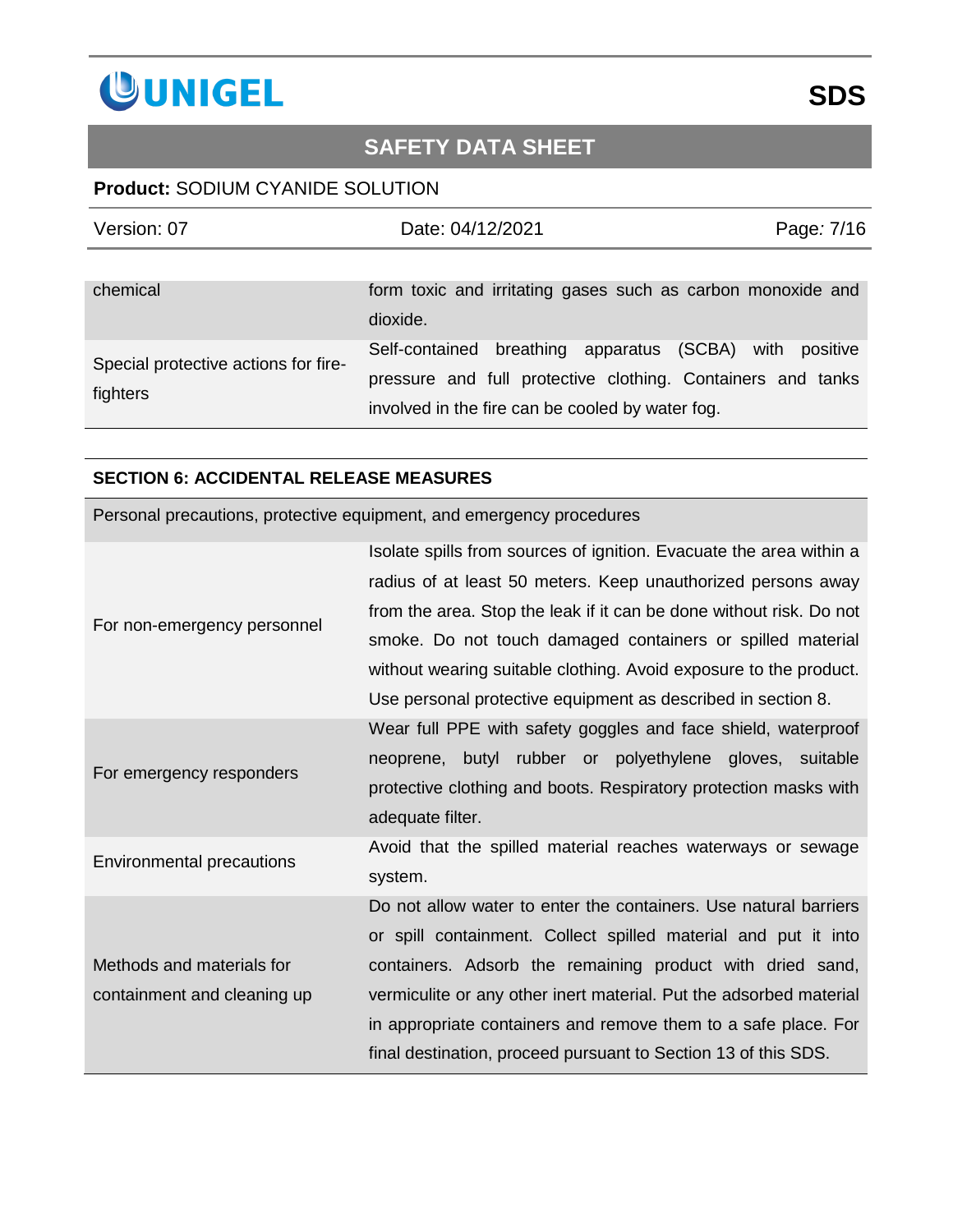

### **Product:** SODIUM CYANIDE SOLUTION

Version: 07 Date: 04/12/2021 Page*:* 8/16

### **SECTION 7: HANDLING AND STORAGE**

Precautions for safe handling

|                                                              | Handle in a well ventilated area or with general system of        |  |
|--------------------------------------------------------------|-------------------------------------------------------------------|--|
| Safe handling of the substance or                            | ventilation/local exhaust. Avoid vapors and mists formation.      |  |
| mixture                                                      | Avoid contact with incompatible materials. Use personal           |  |
|                                                              | protective equipment as described in Section 8.                   |  |
|                                                              | Wash hands and face thoroughly after handling and before          |  |
|                                                              | drinking, smoking or going to the<br>eating,<br>bathroom.         |  |
| General hygiene:                                             | Contaminated clothing should be changed and washed before         |  |
|                                                              | reuse. Remove clothing and protective equipment contaminated      |  |
|                                                              | before entering eating areas.                                     |  |
| Conditions for safe storage, including any incompatibilities |                                                                   |  |
| Technical measures for                                       | It is not expected that the product presents a fire or explosion  |  |
| prevention of fire and explosion                             | hazard.                                                           |  |
|                                                              | Store in a well ventilated place away from sunlight. Keep         |  |
|                                                              | container closed. Keep stored at room temperature. It is not      |  |
| Adequate conditions                                          | necessary the addition of stabilizers and antioxidants to ensure  |  |
|                                                              | the durability of the product. This product may react dangerously |  |
|                                                              | with some incompatible materials as highlighted in Section 10.    |  |
| Packaging compatibilities                                    | Similar to the original packaging.                                |  |

#### **SECTION 8: EXPOSURE CONTROLS/PERSONAL PROTECTION**

Control parameters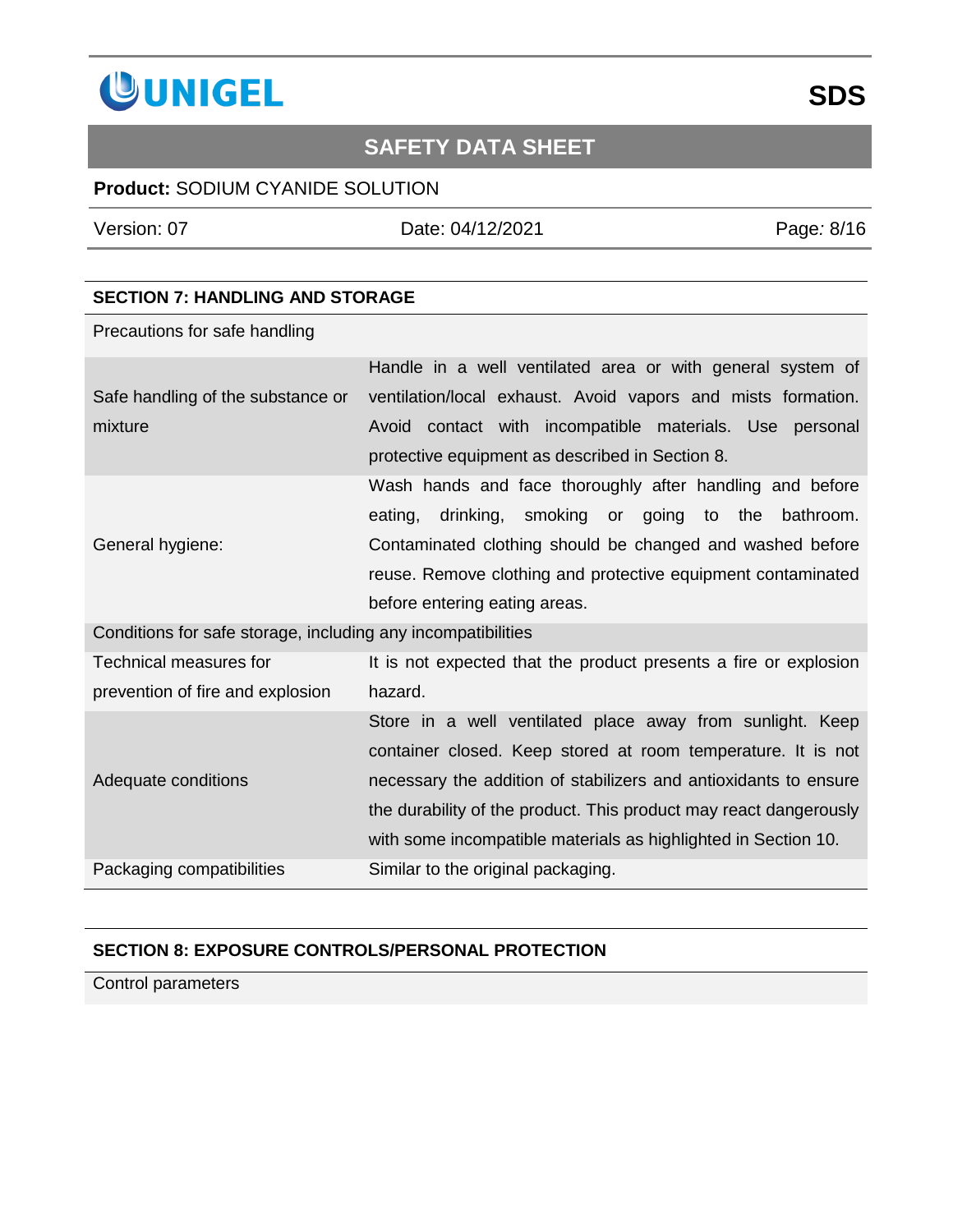

## **Product:** SODIUM CYANIDE SOLUTION

Version: 07 Date: 04/12/2021 Page*:* 9/16

| Occupational exposure limit                                                 | <b>Common or common</b><br>name                                    | $TLV - C$<br>(ACGIH, 2020) |  |
|-----------------------------------------------------------------------------|--------------------------------------------------------------------|----------------------------|--|
|                                                                             | Acetone cyanohydrin                                                | $5$ mg/m $3$               |  |
|                                                                             | Sodium hydroxide                                                   | $2$ mg/m $3$               |  |
| <b>Biological limit:</b>                                                    | Not established.                                                   |                            |  |
|                                                                             | Information related to:                                            |                            |  |
|                                                                             | - Sodium cyanide (cyanides)                                        |                            |  |
| Other limits and values                                                     | IDLH (NIOSH, 2017): 25 mg/m3 (as CN)                               |                            |  |
|                                                                             | - Sodium hydroxide                                                 |                            |  |
|                                                                             | IDLH (NIOSH, 2017): 10 mg/m3                                       |                            |  |
|                                                                             | Promote direct mechanical ventilation and exhaust system to the    |                            |  |
| Appropriate engineering controls                                            | outside environment. These measures help reduce exposure to        |                            |  |
|                                                                             | product. Maintain atmospheric concentrations of the constituents   |                            |  |
|                                                                             | of the product below occupational exposure limits indicated.       |                            |  |
| Individual protection measures, such as personal protective equipment (PPE) |                                                                    |                            |  |
| Eye/face protection                                                         | Safety glasses and face shield.                                    |                            |  |
| Skin protection                                                             | Waterproof neoprene, butyl rubber or polyethylene gloves,          |                            |  |
|                                                                             | suitable protective clothing and boots.                            |                            |  |
|                                                                             | Respiratory protection masks with adequate filter. Based on the    |                            |  |
| Respiratory protection                                                      | inhalation hazard of the product, a risk assessment must be        |                            |  |
|                                                                             | carried out to adequately define respiratory protection in view of |                            |  |
|                                                                             | the conditions of use of the product.                              |                            |  |
| <b>Thermal hazards</b>                                                      | No specific IPE's are necessary since the product does not show    |                            |  |
|                                                                             | thermal hazards.                                                   |                            |  |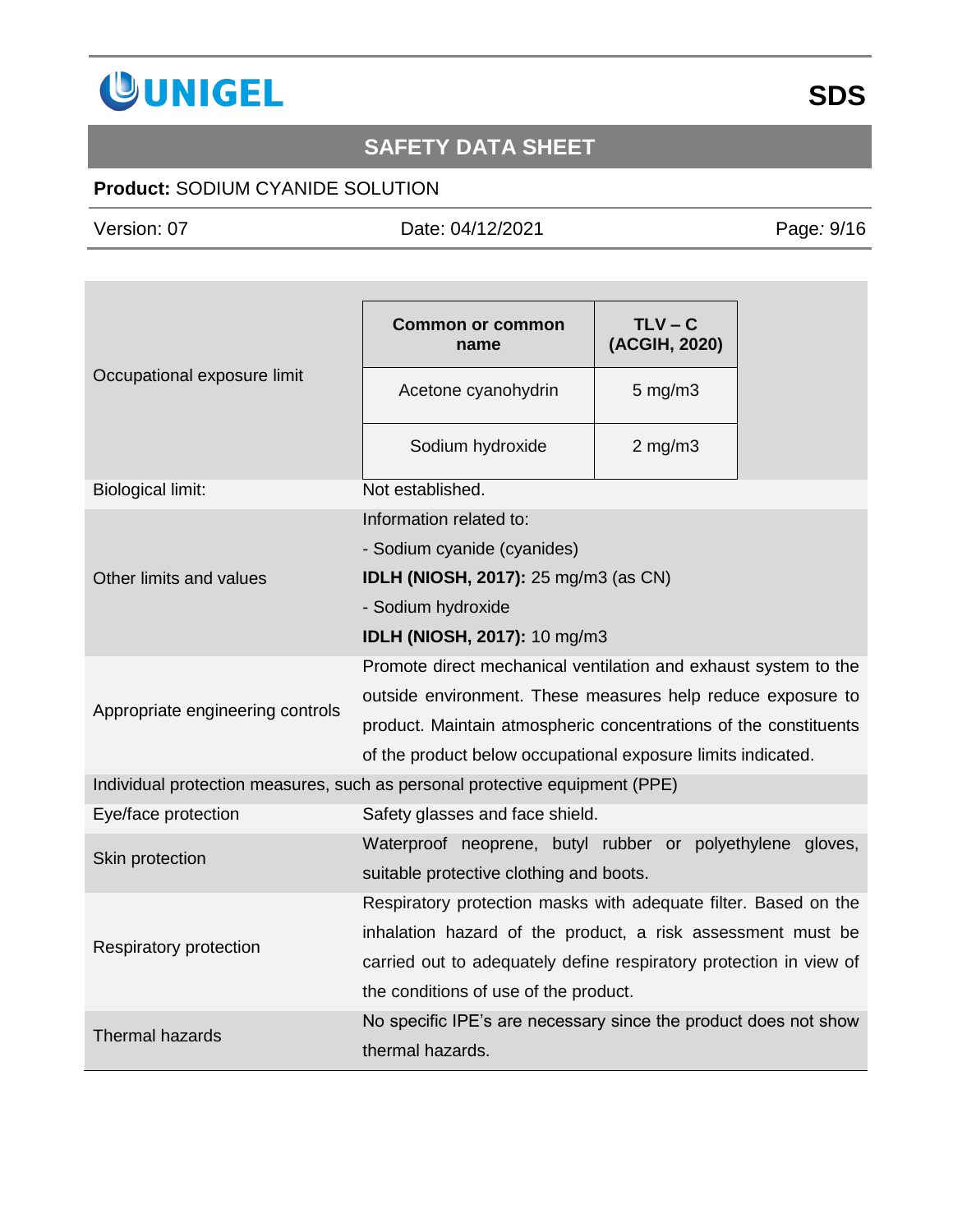

### **Product:** SODIUM CYANIDE SOLUTION

Version: 07 Date: 04/12/2021 Page*:* 10/16

### **SECTION 9: PHYSICAL AND CHEMICAL PROPERTIES**

| Physical state                                              | Liquid.                                    |
|-------------------------------------------------------------|--------------------------------------------|
| Colour                                                      | Pink to red aspect.                        |
| Odour                                                       | Characteristic.                            |
| Melting point/freezing point                                | 562°C.                                     |
| Boiling point or initial boiling<br>point and boiling range | 1496°C.                                    |
| Flammability                                                | Not available.                             |
| Lower and upper explosion limit<br>/flammability limit      | Not available.                             |
| Flash point                                                 | Not available.                             |
| Auto-ignition temperature                                   | Not available.                             |
| Decomposition temperature                                   | Not available.                             |
| pH                                                          | Aproximately 11.0 (aquous solution 5 g/L). |
| Kinematic viscosity                                         | Not available.                             |
| Solubility                                                  | Completely miscible in water.              |
| Partition coefficient n-                                    | Information related to:                    |
| octanol/water (log value)                                   | - Sodium cyanide log kow: -0.25            |
| Vapour pressure                                             | 0.10 kPa at 800°C.                         |
| Density and/or relative density                             | 1.6 at 20°C.                               |
| Relative vapour density                                     | 1.6 at 20°C.                               |
| Particle characteristics                                    | Not available.                             |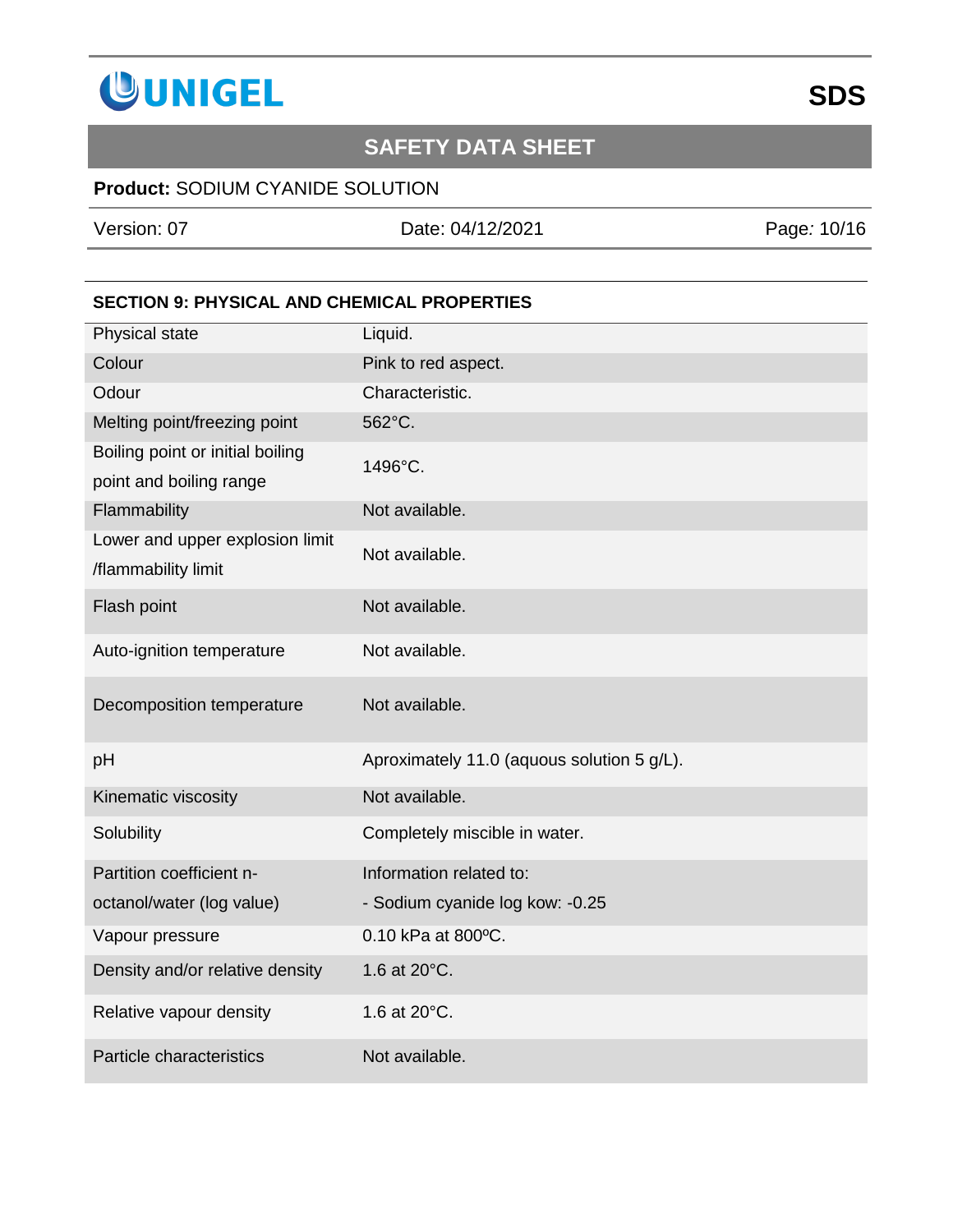

### **Product:** SODIUM CYANIDE SOLUTION

Version: 07 Date: 04/12/2021 Page*:* 11/16

Other information Not applicable.

#### **SECTION 10: STABILITY AND REACTIVITY**

| Reactivity and chemical stability   | Product not reactive. The product is stable under normal<br>conditions of storage and use.                                               |
|-------------------------------------|------------------------------------------------------------------------------------------------------------------------------------------|
| Possibility of hazardous reactions  | It may react with acids, with release of hydrocyanic acid, which<br>may form explosive mixtures with air. May be corrosive to<br>metals. |
| Conditions to avoid                 | High temperatures and contact with incompatible materials.                                                                               |
| Incompatible material               | Oxidizing agents, acids, water and carbon dioxide.                                                                                       |
| Hazardous decomposition<br>products | Contact with acids, water, carbon dioxide or oxidants may<br>produce toxic gases, such as hydrocyanic acid and nitrogen<br>oxides.       |

#### **SECTION 11: TOXICOLOGICAL INFORMATION**

|                           | Fatal if swallowed, in contact with skin and if inhaled.                 |
|---------------------------|--------------------------------------------------------------------------|
| Acute toxicity            | ATEmix (Acute Toxicity Estimate)                                         |
|                           | ATEmix (oral): 14.54 mg/kg                                               |
|                           | ATEmix (dermal): 21 mg/kg                                                |
|                           | ATEmix (inhalation, 4h): 0.10 mg/L                                       |
|                           | Informatio related to:                                                   |
|                           | - Sodium cyanide                                                         |
|                           | LD50 (oral, rats): $5.09$ mg/kg                                          |
|                           | LD50 (dermal, rabbits): 7.35 mg/kg                                       |
|                           | LC50 (Inhalation, rats, 4h): 0.036 mg/L                                  |
| Skin corrosion/irritation | irritation<br>with redness,<br>skin<br>pain<br>Causes<br>and<br>dryness. |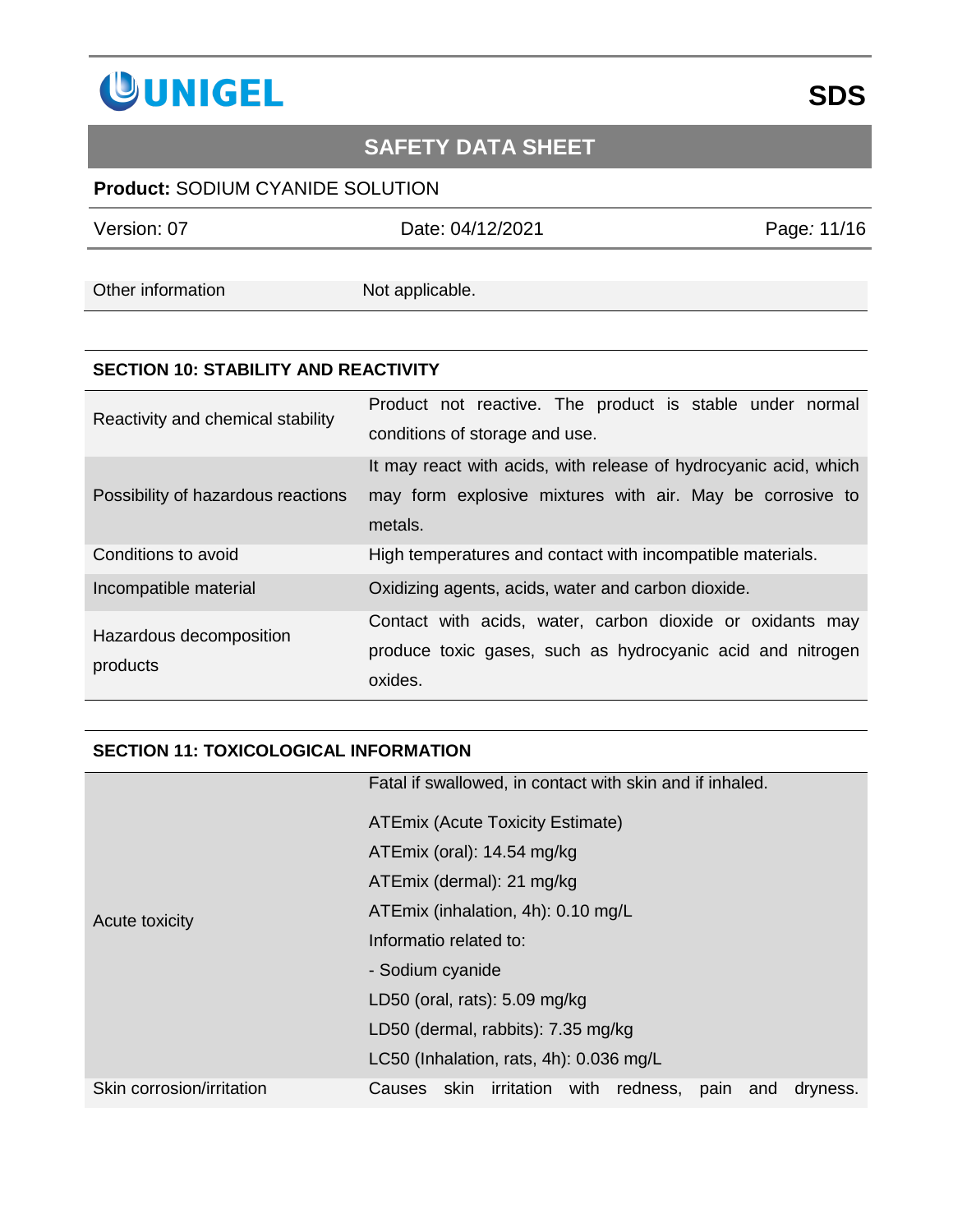

| Version: 07                       | Date: 04/12/2021                                                                                                                                                                                                                                                                                              | Page: 12/16 |
|-----------------------------------|---------------------------------------------------------------------------------------------------------------------------------------------------------------------------------------------------------------------------------------------------------------------------------------------------------------|-------------|
|                                   | Information related to:<br>- Hidróxido de sódio<br>Studies demonstrate to cause corrosion to rabbit skin.                                                                                                                                                                                                     |             |
| Serious eye damage/irritation     | Causes serious eye irritation with redness and pain. Information<br>related to:<br>- Hidróxido de sódio<br>Studies demonstrate to cause corrosion in rabbit eyes.                                                                                                                                             |             |
| Respiratory or skin sensitization | Based on available information, the classification criteria have<br>not been met.                                                                                                                                                                                                                             |             |
| Germ cell mutagenicity            | Based on available information, the classification criteria have<br>not been met.                                                                                                                                                                                                                             |             |
| Carcinogenicity                   | Based on available information, the classification criteria have<br>not been met.                                                                                                                                                                                                                             |             |
| Reproductive toxicity             | Based on available information, the classification criteria have<br>not been met.                                                                                                                                                                                                                             |             |
| STOT - Single exposure            | Based on available information, the classification criteria have<br>not been met.                                                                                                                                                                                                                             |             |
| STOT - Repeated exposure          | Causes damage to thyroid through prolonged or repeated<br>exposure.<br>Information related to:<br>- Sodium cyanide<br>Animal studies have demonstrated that repeated exposure can<br>cause damage to the endocrine system by preventing the<br>thyroid's absorption of iodine, acting as a goitrogenic agent. |             |
| Aspiration hazard                 | Based on available information, the classification criteria have<br>not been met.                                                                                                                                                                                                                             |             |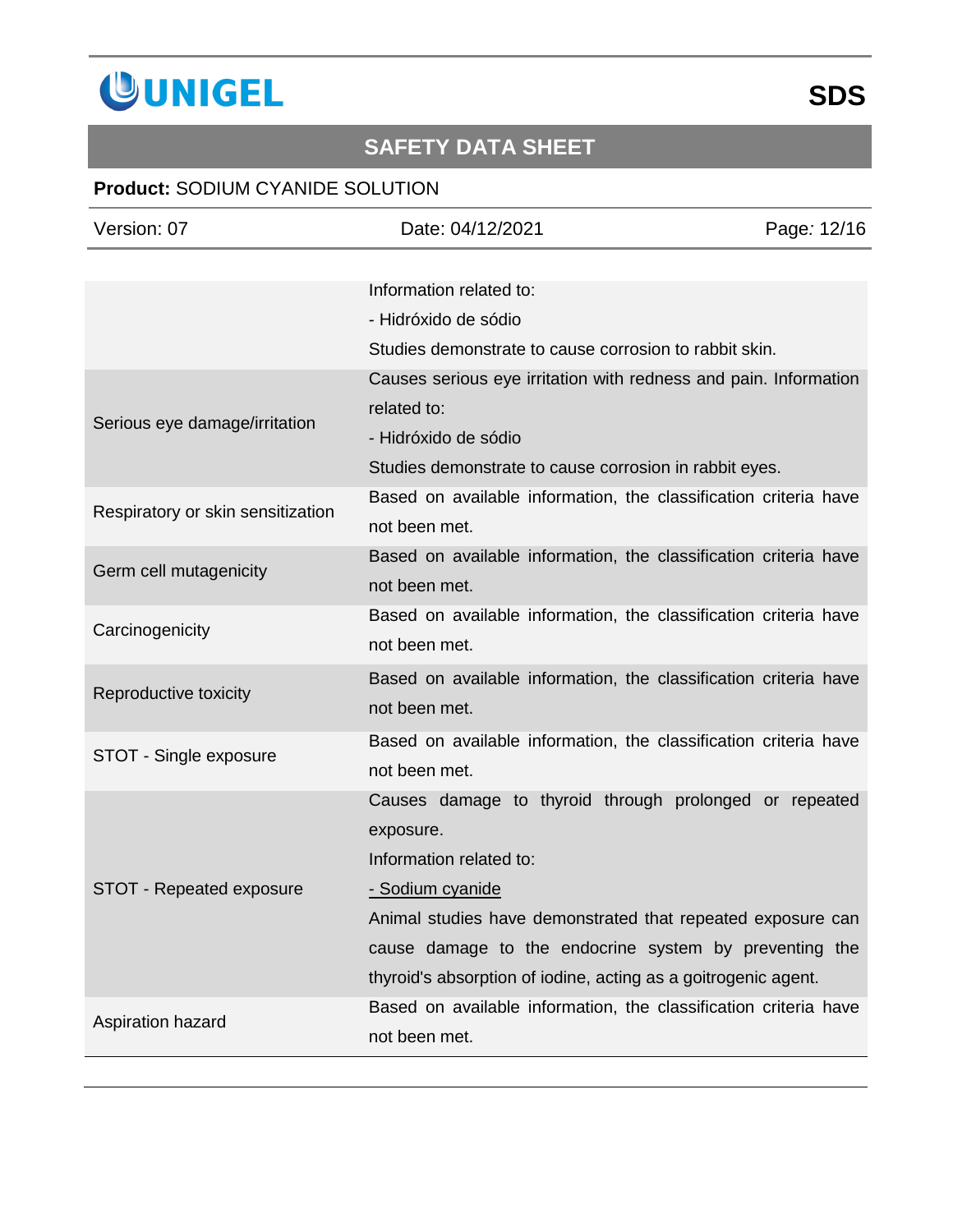

### **Product:** SODIUM CYANIDE SOLUTION

Version: 07 Date: 04/12/2021 Page*:* 13/16

#### **SECTION 12: ECOLOGICAL INFORMATION**

|                               | Very toxic to aquatic life with long lasting effects. Information                                                                |
|-------------------------------|----------------------------------------------------------------------------------------------------------------------------------|
|                               | related to:                                                                                                                      |
| Ecotoxicity                   | - Sodium cyanide                                                                                                                 |
|                               | LC50 (Gasterosteus aculeatus, 96h): 0.099 mg/L                                                                                   |
|                               | EC50 (Pseudokirchneriella subcapitata, 72h): 0.116 mg/L                                                                          |
| Persistence and degradability | Due to the lack of data, it is expected that the product presents<br>persistence and it is not considered readily biodegradable. |
| Bioaccumulative potential     | It has low bioaccumulative potential in aquatic organisms.<br>Information related to:<br>- Sodium cyanide log kow: -0.25         |
| Mobility in soil              | No data available.                                                                                                               |
| Other adverse effects         | There are not known adverse environmental effects of the<br>product.                                                             |

#### **SECTION 13: DISPOSAL CONSIDERATIONS**

Disposal methods

Product

It must be disposed of as hazardous waste according to local regulations. The treatment and disposal should be evaluated for each specific product. Keep the product remains in its original and properly closed. Disposal should be performed as established for the product. Do not reuse empty containers. These may contain product residues and should be kept closed and sent for proper disposal as established for the product.

#### **SECTION 14: Transport information**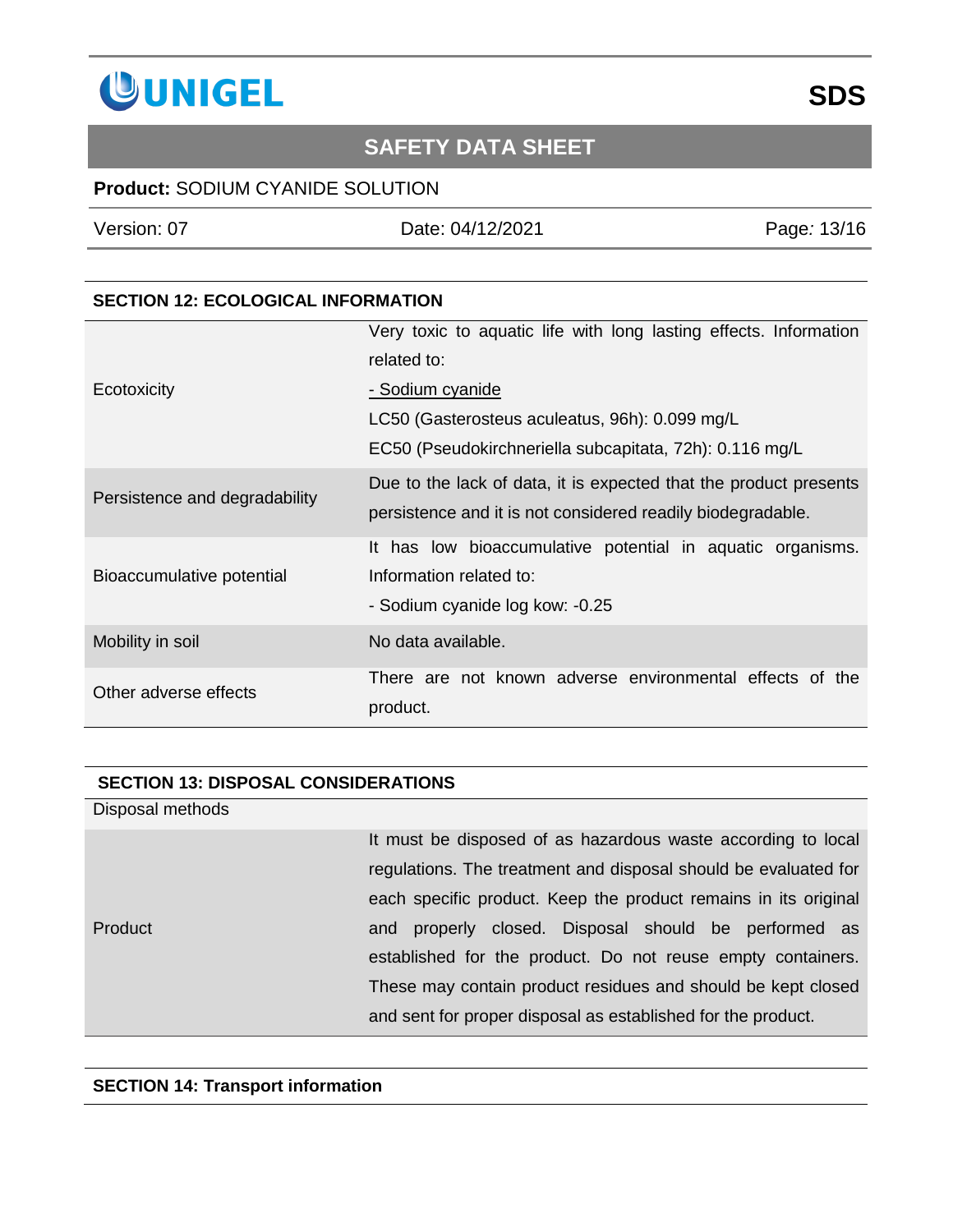

| Version: 07                    | Date: 04/12/2021                                               | Page: 14/16 |
|--------------------------------|----------------------------------------------------------------|-------------|
|                                |                                                                |             |
|                                | <b>UN</b> - "United Nations"                                   |             |
| Road                           | Recommendations on the TRANSPORT OF DANGEROUS                  |             |
|                                | <b>GOODS. Model Regulations</b>                                |             |
| <b>UN Number</b>               | 1935                                                           |             |
| <b>UN Proper Shipping Name</b> | CYANIDE SOLUTION, N.O.S. (Sodium cyanide)                      |             |
| Transport hazard class(es)     | 6.1                                                            |             |
| Packing group                  |                                                                |             |
|                                | Convention concerning International Carriage by Rail (COTIF)   |             |
| Rail                           | Appendix C - Regulations concerning the International Carriage |             |
|                                | of Dangerous Goods by Rail - RID                               |             |
| <b>UN Number</b>               | 1935                                                           |             |
| <b>UN Proper Shipping Name</b> | CYANIDE SOLUTION, N.O.S. (Sodium cyanide)                      |             |
| Transport hazard class(es)     | 6.1                                                            |             |
| Packing group                  |                                                                |             |
| Sea                            | IMO - International Maritime Organization                      |             |
|                                | International Maritime Dangerous Goods Code (IMDG Code)        |             |
| <b>UN Number</b>               | 1935                                                           |             |
| <b>UN Proper Shipping Name</b> | CYANIDE SOLUTION, N.O.S. (Sodium cyanide)                      |             |
| Transport hazard class(es)     | 6.1                                                            |             |
| Packing group                  | I                                                              |             |
| Marine pollutant               | The product is considered a marine pollutant.                  |             |
| EmS                            | $F-A, S-A$                                                     |             |
| Air                            | IATA - International Air Transport Association                 |             |
|                                | Dangerous Goods Regulation (DGR)                               |             |
| <b>UN Number</b>               | 1935                                                           |             |
| <b>UN Proper Shipping Name</b> | CYANIDE SOLUTION, N.O.S. (Sodium cyanide)                      |             |
| Transport hazard class(es)     | 6.1                                                            |             |
| Packing group                  |                                                                |             |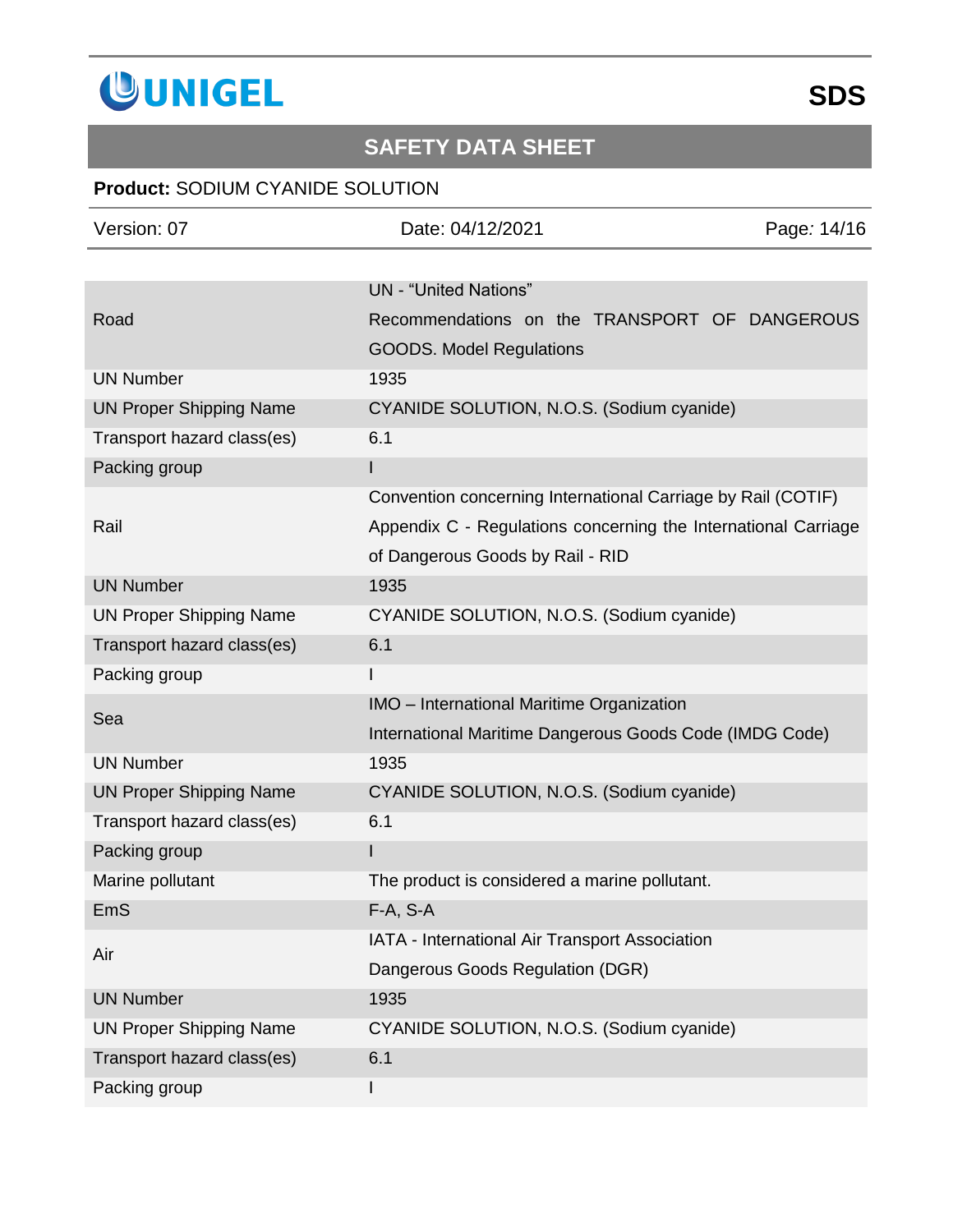

### **Product:** SODIUM CYANIDE SOLUTION

| Version: 07                                                                     | Date: 04/12/2021                                                                                                                                                                                                                                                                                                                                                                                                                                                                                                                                                                      | Page: 15/16 |
|---------------------------------------------------------------------------------|---------------------------------------------------------------------------------------------------------------------------------------------------------------------------------------------------------------------------------------------------------------------------------------------------------------------------------------------------------------------------------------------------------------------------------------------------------------------------------------------------------------------------------------------------------------------------------------|-------------|
|                                                                                 |                                                                                                                                                                                                                                                                                                                                                                                                                                                                                                                                                                                       |             |
| Environmental hazard:                                                           | The product is considered environmentally hazardous.                                                                                                                                                                                                                                                                                                                                                                                                                                                                                                                                  |             |
| Special precautions for user                                                    | There is no need of special precautions.                                                                                                                                                                                                                                                                                                                                                                                                                                                                                                                                              |             |
| Transport in bulk according to<br>Annex II of MARPOL 73/78 and<br>the IBC Code: | Consult regulations:<br>International Maritime Organization. MARPOL: Articles,<br>$\blacksquare$<br>protocols, annexes, unified interpretations of the International<br>Convention for the Prevention of Pollution from Ships, 1973, as<br>modified by the Protocol of 1978 relating thereto, consolidated<br>edition. IMO, London, 2006.<br>- International Maritime Organization. IBC code: International<br>code for the construction and equipment of shipping carrying<br>dangerous chemicals in bulk: With Standards and guidelines<br>relevant to the code. IMO, London, 2007. |             |

#### **SECTION 15: REGULATORY INFORMATION**

| Regulations for chemical products | Convention concerning Safety in the use of Chemicals at Work |
|-----------------------------------|--------------------------------------------------------------|
|                                   | (Convention 170) - International Labour Organization, 1990.  |

#### **SECTION 16: OTHER INFORMATION**

This SDS was prepared based on current knowledge about the proper product handling and under normal conditions of use, in accordance with the application specified on the packaging. Any other use of the product involving their combination with other materials, and use various forms of those indicated, are the responsibility of the user. Warns that the handling of any chemical substance requires the prior knowledge of its hazards for the user. In the workplace it is for the user company's product promotes training of its collaborators about the possible risks arising from exposure to the chemical.

Revised and adequate in april 2021.